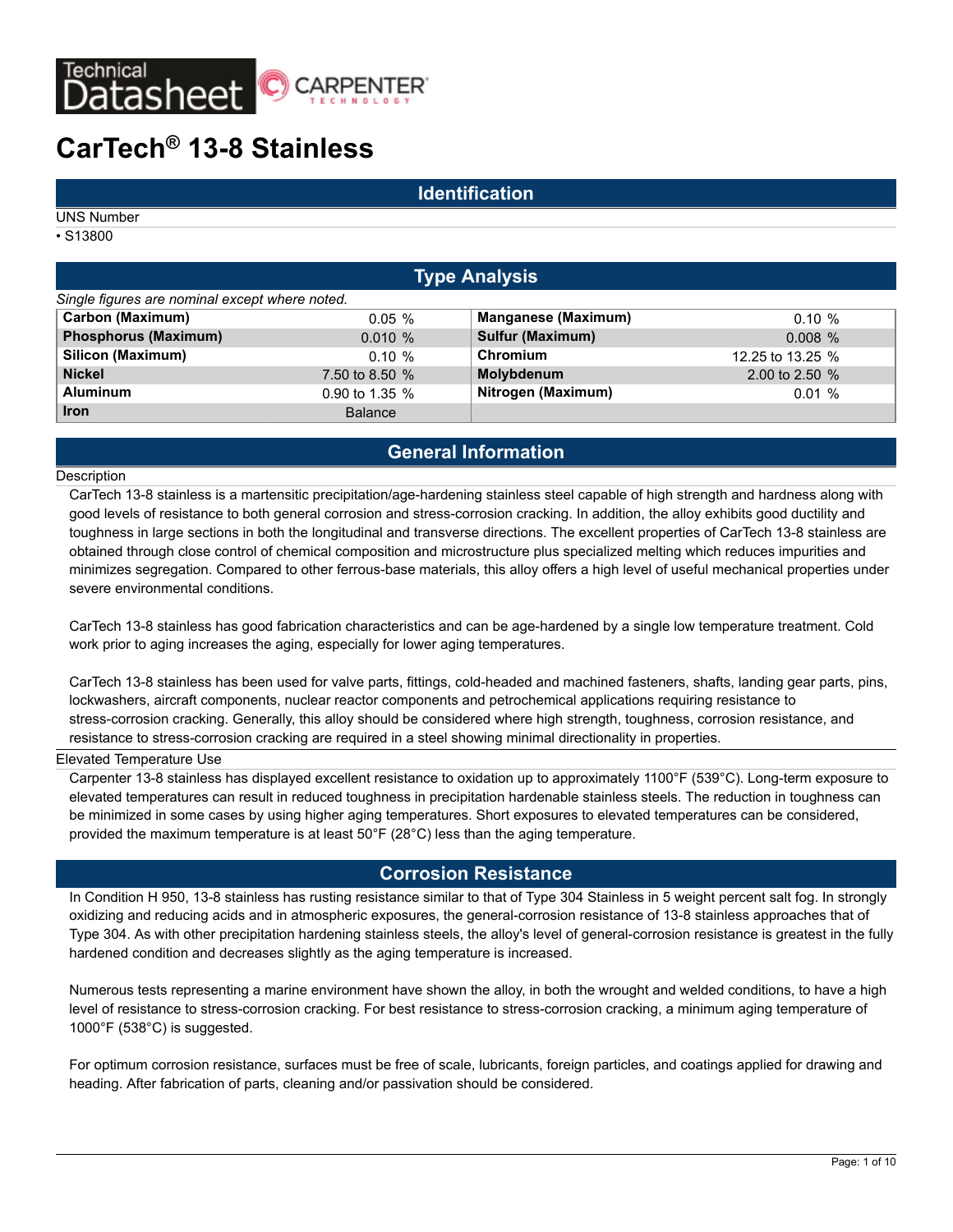**Important Note:***The following 4-level rating scale is intended for comparative purposes only. Corrosion testing is recommended; factors which affect corrosion resistance include temperature, concentration, pH, impurities, aeration, velocity, crevices, deposits, metallurgical condition, stress, surface finish and dissimilar metal contact.*

| Nitric Acid            | Moderate   | Sulfuric Acid     | Restricted |
|------------------------|------------|-------------------|------------|
| <b>Phosphoric Acid</b> | Restricted | Acetic Acid       | Moderate   |
| Sodium Hydroxide       | Moderate   | Salt Spray (NaCl) | Good       |
| Sea Water              | Restricted | Humidity          | Excellent  |

#### Typical Stress-Corrosion-Cracking Resistance in an Atmospheric Marine Environment 0.062" (1.57 mm) thick strip

| <b>Aged Condition</b>         | <b>Applied Stress(a)</b> |              | Days to Failure <sup>(b)</sup>                                                                 |  |  |
|-------------------------------|--------------------------|--------------|------------------------------------------------------------------------------------------------|--|--|
|                               | <b>MPa</b><br>ksi        |              | 80-ft lot (Kure Beach)                                                                         |  |  |
| H 950(c)                      | 204<br>184               | 1406<br>1269 | 1 sample failed after 353 days;<br>1-1077 days; 1 NF(b)<br>1 sample failed after 51 days; 2 NF |  |  |
|                               | 153                      | 1055         | 1 sample failed after 1077 days; 2 NF                                                          |  |  |
| H 1000(c)                     | 199                      | 1372         | 3 NF                                                                                           |  |  |
|                               | 179                      | 1234         | 3 NF                                                                                           |  |  |
|                               | 149                      | 1027         | 3 NF                                                                                           |  |  |
| H 1050(c)                     | 172                      | 1186         | 3 NF                                                                                           |  |  |
|                               | 155                      | 1069         | 3 NF                                                                                           |  |  |
|                               | 149                      | 1027         | 3 NF                                                                                           |  |  |
| Solution treated, welded,     | 195                      | 1344         | 3 samples failed after 43 days                                                                 |  |  |
| aged at 1000°F (538°C) for    | 176                      | 1213         | 3 samples failed after 43 days                                                                 |  |  |
| 4 hours                       | 146                      | 1007         | 1 sample failed after 43 days; 1-100 days                                                      |  |  |
| Solution treated, welded      | 195                      | 1344         | 3 NF                                                                                           |  |  |
| solution treated and aged     | 176                      | 1213         | 3 NF                                                                                           |  |  |
| at 1000°F (538°C) for 4 hours | 146                      | 1077         | 3 NF                                                                                           |  |  |

(a) Applied stresses were 100, 90 and 75 percent of the 0.2 percent yield strength, using smooth bent beam specimens tested in the longitudinal direction.

(b) NF indicates No Failure in 1405 days' exposure.

(c) Heat treatment includes solution treatment at 1700°F (927°C), 15 minutes.

## **Properties**

#### **Physical Properties**

| Specific Gravity (Condition H 1000) |                             |
|-------------------------------------|-----------------------------|
| Density (Condition H 1000)          | lb/in $^3$<br><u>.2800 </u> |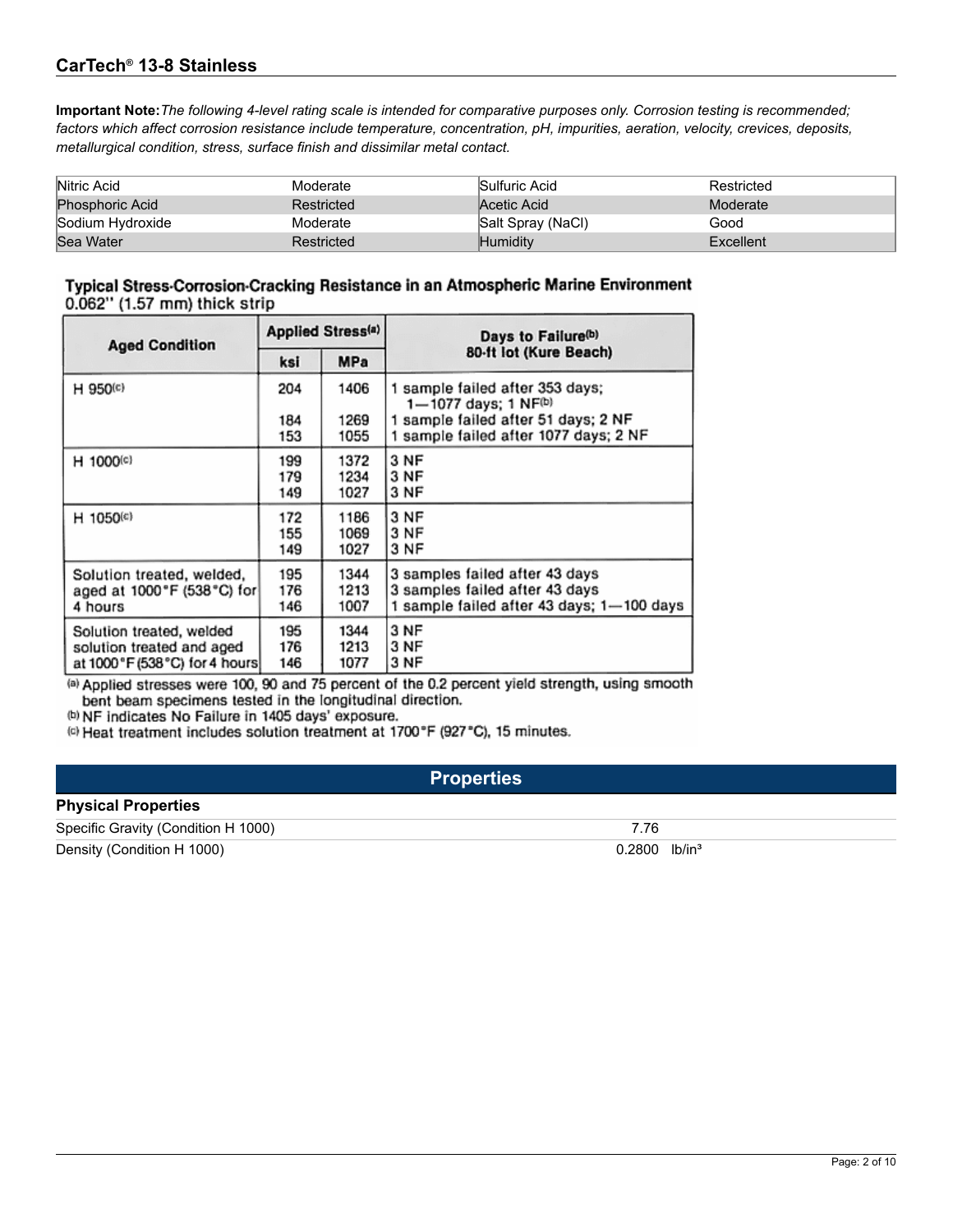| Mean CTE                      |                                           |
|-------------------------------|-------------------------------------------|
| 70 to 200°F, Condition H 950  | 5.90 $\times$ 10 $\cdot$ in/in/ $\cdot$ F |
| 70 to 400°F, Condition H 950  | 6.00 $\times$ 10 $\cdot$ in/in/ $\cdot$ F |
| 70 to 600°F, Condition H 950  | 6.20 $\times$ 10 $\cdot$ in/in/ $\cdot$ F |
| 70 to 800°F, Condition H 950  | 6.30 $\times$ 10 $\cdot$ in/in/ $\cdot$ F |
| 70 to 900°F, Condition H 950  | 6.60 $\times$ 10 $\cdot$ in/in/ $\cdot$ F |
| 70 to 200°F, Condition H 1000 | 5.70 $\times$ 10 $\cdot$ in/in/ $\cdot$ F |
| 70 to 400°F, Condition H 1000 | 6.00 $\times$ 10 $\cdot$ in/in/ $\cdot$ F |
| 70 to 600°F, Condition H 1000 | 6.20 $\times$ 10 $\cdot$ in/in/ $\cdot$ F |
| 70 to 800°F, Condition H 1000 | 6.30 $\times$ 10 $\cdot$ in/in/ $\cdot$ F |
| 70 to 900°F, Condition H 1000 | 6.60 $\times$ 10 $\cdot$ in/in/ $\cdot$ F |
| 70 to 200°F, Condition H 1050 | 5.70 $\times$ 10 $\cdot$ in/in/ $\cdot$ F |
| 70 to 400°F, Condition H 1050 | 5.90 $\times$ 10 $\cdot$ in/in/ $\cdot$ F |
| 70 to 600°F, Condition H 1050 | 6.20 $\times$ 10 $\cdot$ in/in/ $\cdot$ F |
| 70 to 800°F, Condition H 1050 | 6.40 $\times$ 10 $\cdot$ in/in/ $\cdot$ F |
| 70 to 900°F, Condition H 1050 | 6.60 $\times$ 10 $\cdot$ in/in/ $\cdot$ F |
| 70 to 200°F, Condition H 1100 | 6.00 $\times$ 10 $\cdot$ in/in/ $\cdot$ F |
| 70 to 400°F, Condition H 1100 | 6.20 $\times$ 10 $\cdot$ in/in/ $\cdot$ F |
| 70 to 600°F, Condition H 1100 | 6.40 $\times$ 10 $\cdot$ in/in/ $\cdot$ F |
| 70 to 800°F, Condition H 1100 | 6.60 $\times$ 10 $\cdot$ in/in/ $\cdot$ F |
| 70 to 900°F, Condition H 1100 | 6.80 $\times$ 10 $\cdot$ in/in/ $\cdot$ F |
|                               |                                           |

## **Mean Coefficient of Thermal Expansion**

| H 950                       | 10-6/°F | 10- <sup>6</sup> /K | H 1050                      | $10-6$ $F$ | 10-6/K |
|-----------------------------|---------|---------------------|-----------------------------|------------|--------|
| 70 to 200 "F (21 to 93 "C)  | 5.9     | 10.6                | 70 to 200 °F (21 to 93 °C)  | 5.7        | 10.3   |
| 70 to 400 °F (21 to 204 °C) | 6.0     | 10.8                | 70 to 400°F (21 to 204°C)   | 5.9        | 10.6   |
| 70 to 600 °F (21 to 316 °C) | 6.2     | 11.2                | 70 to 600°F (21 to 316°C)   | 6.2        | 11.2   |
| 70 to 800 °F (21 to 427 °C) | 6.3     | 11.3                | 70 to 800°F (21 to 427°C)   | 6.4        | 11.5   |
| 70 to 900 °F (21 to 482 °C) | 6.6     | 11.9                | 70 to 900°F (21 to 482°C)   | 6.6        | 11.9   |
| H 1000                      |         |                     | H 1100                      |            |        |
| 70 to 200 °F (21 to 93 °C)  | 5.7     | 10.3                | 70 to 200 °F (21 to 93 °C)  | 6.0        | 10.8   |
| 70 to 400 °F (21 to 204 °C) | 6.0     | 10.8                | 70 to 400 °F (21 to 204 °C) | 6.2        | 11.2   |
| 70 to 600 °F (21 to 316 °C) | 6.2     | 11.2                | 70 to 600 °F (21 to 316 °C) | 6.4        | 11.5   |
| 70 to 800 °F (21 to 427 °C) | 6.3     | 11.3                | 70 to 800 °F (21 to 427 °C) | 6.6        | 11.9   |
| 70 to 900 °F (21 to 482 °C) | 6.6     | 11.9                | 70 to 900 °F (21 to 482 °C) | 6.8        | 12.2   |

Thermal Conductivity (212°F, Condition A) 97.20 BTU-in/hr/ft<sup>2</sup>/°F

## **Thermal Conductivity**

Condition A

|     | <b>Test</b><br><b>Temperature</b> | Btu-in/ft <sup>2</sup> h ** F | W/m•K |  |
|-----|-----------------------------------|-------------------------------|-------|--|
| ۰F  | ۰c                                |                               |       |  |
| 212 | 100                               | 97.2                          | 14.0  |  |

Modulus of Elasticity (E) (73°F, Condition H 1000, Longitudinal)

| Modulus of Rigidity (G)                     |                      |
|---------------------------------------------|----------------------|
| 73°F. Condition H 950                       | 11.1 x 10 sksi       |
| 73°F. Condition H 1000                      | 10.9 x 10 s ksi      |
| Electrical Resistivity (212°F, Condition A) | 613.0 ohm-cir-mil/ft |

28.3 x 10 <sup>3</sup> ksi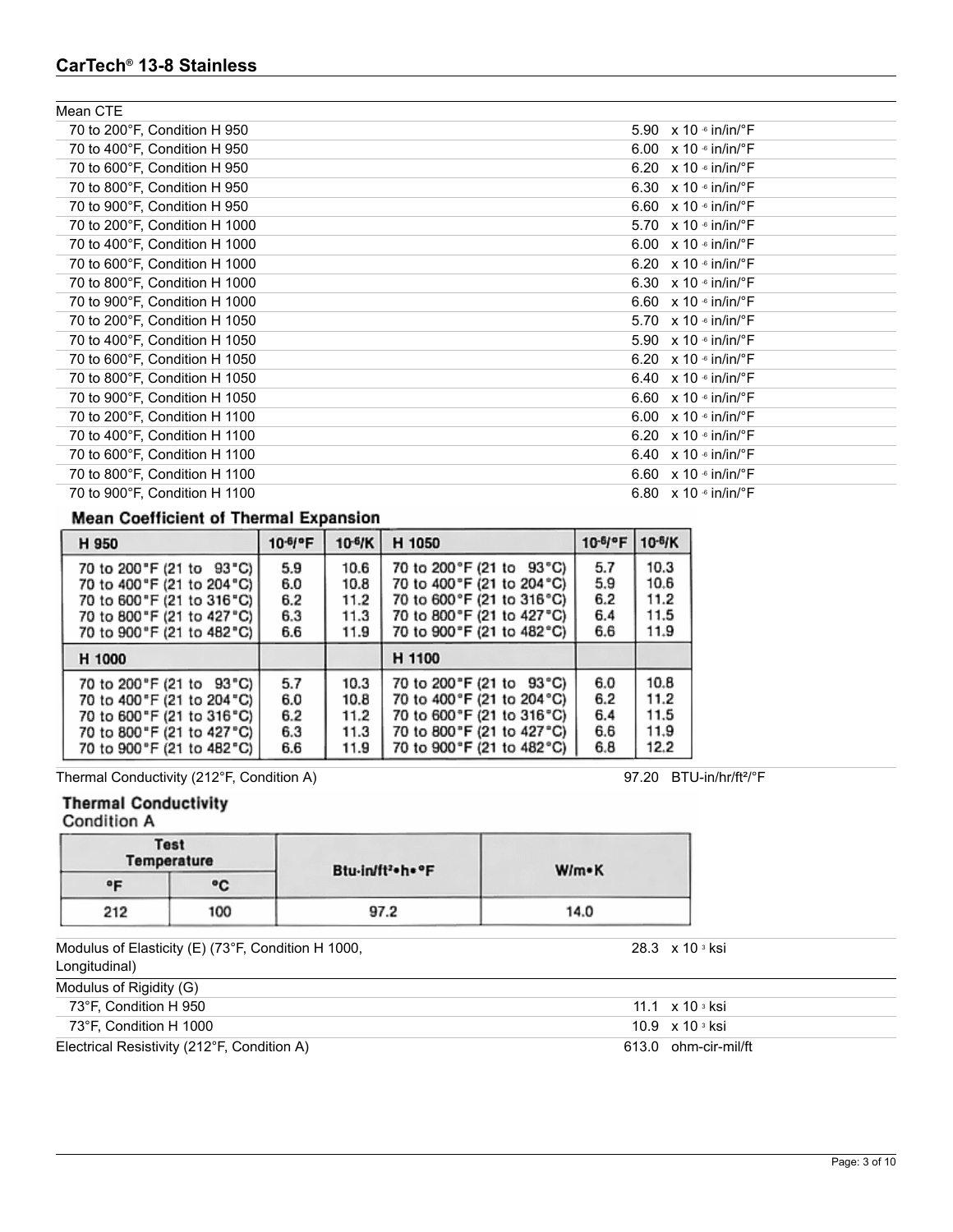## **Electrical Resistivity**

Condition A

|     | <b>Test</b><br>Temperature | ohm-cir mil/ft | microhm-mm |  |  |
|-----|----------------------------|----------------|------------|--|--|
| ᅂ   | ۰c                         |                |            |  |  |
| 212 | 100                        | 613            | 1020       |  |  |

## **Magnetic Properties**

| Magnetic Permeability    |           |
|--------------------------|-----------|
| Condition H 950, 10.5 Oe | 52.000 Mu |
| Condition H 950, 54.7 Oe | 127.00 Mu |
| Condition H 950, 111 Oe  | 85.000 Mu |
| Condition H 950, 165 Oe  | 65.000 Mu |
| Condition H 950, 217 Oe  | 53.000 Mu |
| Condition H 950, 264 Oe  | 46.000 Mu |

## **Magnetic Permeability**

| Coughtion H app |  |  |  |
|-----------------|--|--|--|
|                 |  |  |  |

| <b>Field Strength H</b><br>(Oersteds) | <b>Permeability</b> |  |
|---------------------------------------|---------------------|--|
| 10.5                                  | 52                  |  |
| 54.7                                  | 127                 |  |
| 110.5                                 | 85                  |  |
| 164.5                                 | 65                  |  |
| 217.0                                 | 53                  |  |
| 264.0                                 | 46                  |  |

## **Typical Mechanical Properties**

#### **Typical Cryogenic and Elevated Temperature Tensile Properties** 3/4" (19-mm) round bar-H 1000 condition

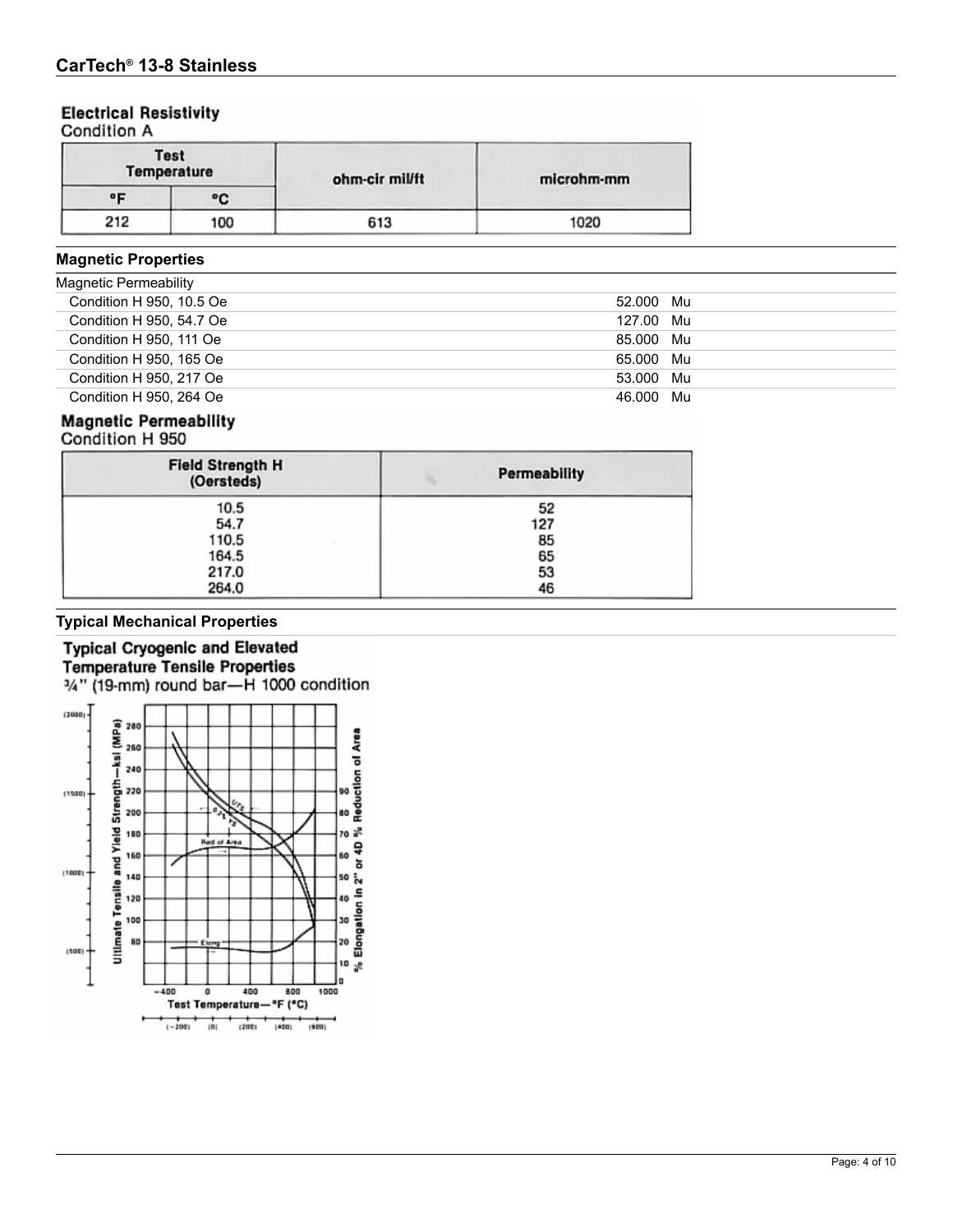## Typical Cryogenic Charpy V-Notch Impact Strength

Longitudinal values

|        | <b>Test</b><br><b>Temperature</b> |                     | Condition |        |    |         |                          |  |  |  |  |
|--------|-----------------------------------|---------------------|-----------|--------|----|---------|--------------------------|--|--|--|--|
|        |                                   | H 950               |           | H 1000 |    | H 1150M |                          |  |  |  |  |
| ۰F     | ۰c                                | ft-lb               | J         | ft-lb  | J  | ft-lb   | J                        |  |  |  |  |
|        | Room                              | 24                  | 33        | 30     | 41 | $120 +$ | $163 +$                  |  |  |  |  |
| 32     | 0                                 | 11                  | 15        | 20     | 27 |         |                          |  |  |  |  |
| $-65$  | -54                               |                     | 9         | 12     | 16 |         | $\overline{\phantom{0}}$ |  |  |  |  |
| $-110$ | $-79$                             | 5                   |           | 8      | 11 | 88      | 119                      |  |  |  |  |
| -175   | -115                              | 3                   |           | 6      | 8  | 71      | 96                       |  |  |  |  |
| -220   | -140                              | $\overline{2}$<br>o |           | 5      |    | -       |                          |  |  |  |  |
| -320   | -196                              | $\overline{2}$      |           |        | 5  | 30      | 41                       |  |  |  |  |

# Typical Longitudinal Room Temperature Mechanical Properties<br>Center or intermediate test location

| <b>Condition</b>  |     | 0.2%<br>Yield<br>Strength |     | <b>Ultimate</b><br><b>Tensile</b><br>Strength | $\frac{1}{2}$<br><b>Elongation</b><br>ln 2 <sup>m</sup><br>$(50.8$ mm $)$ | $\frac{1}{2}$<br><b>Reduction</b><br>of Area | Rockwell<br>c<br>Hardness | Charpy<br><b>Modulus</b><br><b>V-Notch</b><br>of<br><i><b>Impact</b></i><br>Elasticity (E)<br><b>Strength</b> |     |                          |                     |
|-------------------|-----|---------------------------|-----|-----------------------------------------------|---------------------------------------------------------------------------|----------------------------------------------|---------------------------|---------------------------------------------------------------------------------------------------------------|-----|--------------------------|---------------------|
|                   | kal | <b>MPa</b>                | ksi | <b>MPa</b>                                    |                                                                           |                                              |                           | $n-b$                                                                                                         | J   | ksi                      | <b>MPa</b>          |
| RH 950            | 215 | 1482                      | 235 | 1620                                          | 12                                                                        | 45                                           | 48                        | 20                                                                                                            | 27  |                          |                     |
| H950              | 210 | 1448                      | 225 | 1551                                          | 12                                                                        | 50                                           | 47                        | 20                                                                                                            | 27  |                          |                     |
| H <sub>1000</sub> | 205 | 1413                      | 215 | 1482                                          | 13                                                                        | 55                                           | 45                        | 30                                                                                                            | 41  | 28.3x10°                 | 195x10 <sup>*</sup> |
| H 1050            | 180 | 1241                      | 190 | 1310                                          | 15                                                                        | 55                                           | 43                        | 50                                                                                                            | 68  |                          |                     |
| H <sub>1100</sub> | 150 | 1034                      | 160 | 1103                                          | 18                                                                        | 60                                           | 35                        | 60                                                                                                            | 81  | $\overline{\phantom{a}}$ |                     |
| H <sub>1150</sub> | 105 | 724                       | 145 | 1000                                          | 20                                                                        | 63                                           | 33                        | 80                                                                                                            | 108 | $\sim$                   |                     |
| H1150M            | 85  | 586                       | 130 | 896                                           | 22                                                                        | 70                                           | 32                        | 120                                                                                                           | 163 | -                        |                     |

## Typical Notch Tensile Strength as a Function of Notch Concentration and Test Temperature 0.750" (19.1 mm) rd. bar in H 1000 condition.

| <b>Test</b><br>Temperature |     | Notch<br>Factor |            | <b>Ultimate</b><br><b>Tensile Strength</b> |            | Notch<br><b>Tensile Strength</b> | <b>NTS/UTS</b> |  |
|----------------------------|-----|-----------------|------------|--------------------------------------------|------------|----------------------------------|----------------|--|
| ۰F                         | ۰c  | ĸ,              | ksi        | <b>MPa</b>                                 | ksi        | <b>MPa</b>                       |                |  |
| 80                         | 27  | 3.8<br>5.3      | 220<br>220 | 1517<br>1517                               | 354<br>347 | 2441<br>2392                     | 1.61<br>1.57   |  |
| -110                       | -79 | 3.8<br>5.3      | 234<br>234 | 1613<br>1613                               | 384<br>373 | 2648<br>2572                     | 1.64<br>1.59   |  |

## **Typical Room Temperature Compressive Properties**

| Condition                 | 0.02%<br>Yield Strength* |                      |                   | 0.2%<br>Yield Strength* | <b>Compressive</b><br><b>Modulus</b>                                 |                                                          |  |
|---------------------------|--------------------------|----------------------|-------------------|-------------------------|----------------------------------------------------------------------|----------------------------------------------------------|--|
|                           | ksi                      | <b>MPa</b>           | ksi               | MPa                     | ksi                                                                  | <b>MPa</b>                                               |  |
| H 950<br>H 1000<br>H 1050 | 181<br>196<br>174        | 1248<br>1351<br>2000 | 220<br>220<br>198 | 1517<br>1517<br>1365    | 29.4x10 <sup>3</sup><br>29.4x10 <sup>3</sup><br>29.4x10 <sup>3</sup> | 203x10 <sup>3</sup><br>203x10 <sup>3</sup><br>$203x10^3$ |  |

\*Section: "" (22-mm) round bar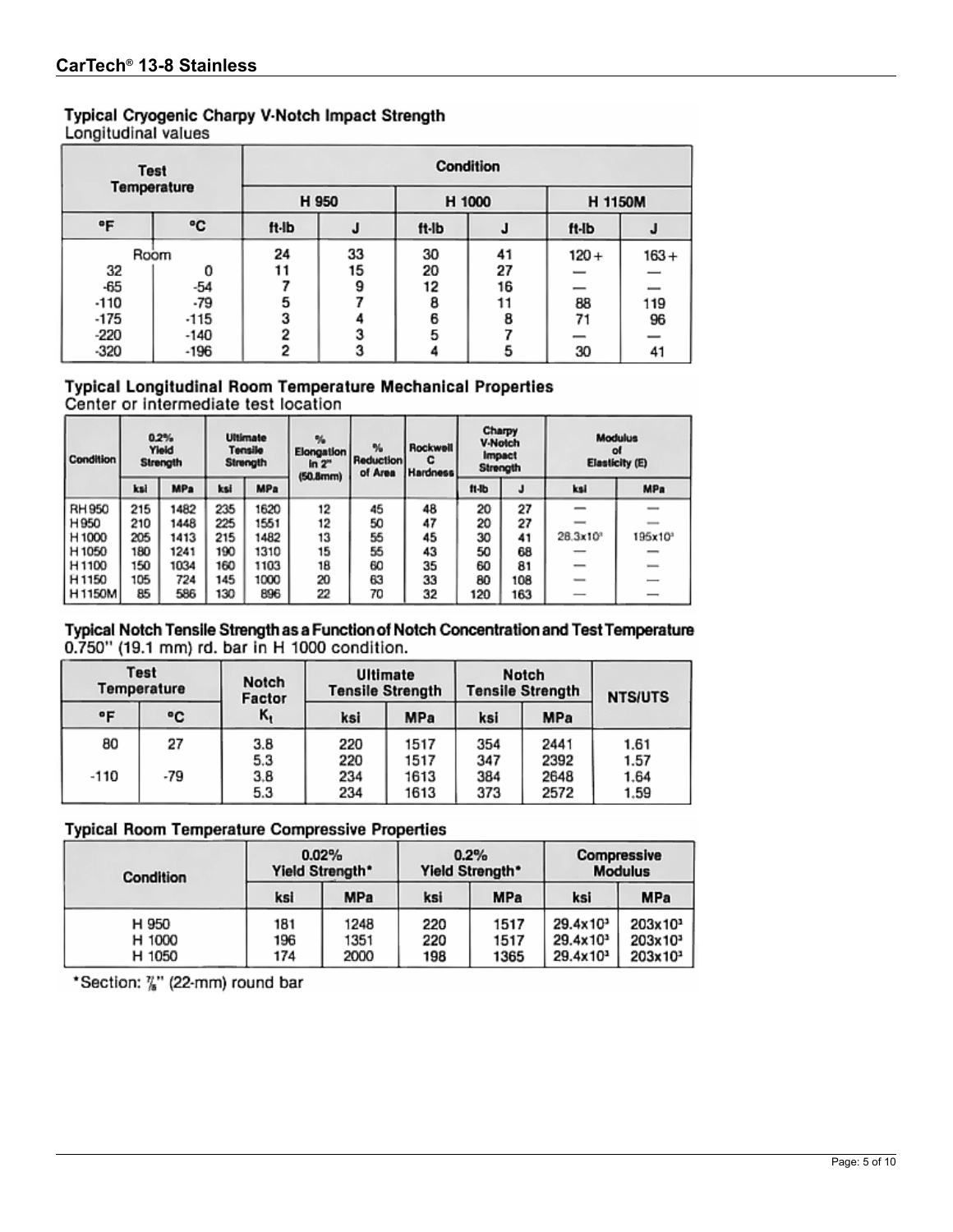| <b>Condition</b> | <b>Yield Strength</b><br>at 0.2%<br><b>Shear Strain</b> |            | <b>Yield Strength</b><br>at 0.2%<br><b>Normal Strain</b> |             | <b>Modulus</b><br>of<br>Rupture |              | <b>Modulus</b><br>٥l<br><b>Rigidity (G)</b> |                                                                   |
|------------------|---------------------------------------------------------|------------|----------------------------------------------------------|-------------|---------------------------------|--------------|---------------------------------------------|-------------------------------------------------------------------|
|                  | ksi                                                     | <b>MPa</b> | ksi                                                      | <b>MPa</b>  | ksi                             | <b>MPa</b>   | ksi                                         | <b>MPa</b>                                                        |
| H 950<br>H 1000  | 137<br>134                                              | 945<br>924 | 148<br>143                                               | 1020<br>986 | 184<br>172                      | 1269<br>1186 | 11.1x10 <sup>3</sup>                        | 76.5x10 <sup>3</sup><br>10.9x10 <sup>3</sup> 75.2x10 <sup>3</sup> |

## **Typical Room Temperature Torsional Properties**

## **Typical Rotating Beam Fatigue Strength**

R.R. Moore specimens from 3/4" (19-mm) bar-H 1000 condition



| <b>Typical Transverse Room Temperature Mechanical Properties</b> |  |  |
|------------------------------------------------------------------|--|--|
| Center or intermediate test location                             |  |  |

| Condition | 0.2%<br><b>Yield Strength</b> |      | <b>Ultimate</b><br><b>Tensile</b><br>Strength |      | %<br>Elongation<br>in 2" | %<br>Reduction<br>of Area | <b>Rockwell C</b><br><b>Hardness</b> |  |
|-----------|-------------------------------|------|-----------------------------------------------|------|--------------------------|---------------------------|--------------------------------------|--|
|           | ksi                           | MPa  | ksi                                           | MPa  | $(50.8$ mm)              |                           |                                      |  |
| H 950     | 210                           | 1448 | 225                                           | 1551 | 12                       | 40                        | 47                                   |  |
| H 1000    | 205                           | 1413 | 215                                           | 1482 | 13                       | 50                        | 45                                   |  |
| H 1050    | 180                           | 1241 | 190                                           | 1310 | 15                       | 55                        | 43                                   |  |
| H 1100    | 150                           | 1034 | 160                                           | 1102 | 18                       | 60                        | 35                                   |  |
| H 1150    | 105                           | 724  | 145                                           | 1000 | 20                       | 63                        | 33                                   |  |
| H 1150M   | 85                            | 586  | 130                                           | 896  | 22                       | 70                        | 32                                   |  |

## **Heat Treatment**

Carpenter 13-8 stainless is hardened by heating solution-treated material, Condition A, to a temperature of 950°F (510°C) to 1150°F (621°C) for four hours, then air cooling. The various heat treatments are as follows (note all times are "at temperature"):

#### Solution Treatment

Condition A (Solution Treated or Annealed):

Heat at 1700°F (927°C) ±15°F (±8°C) (time dependent on section size), cool to below 60°F (16°C) so that the material is completely transformed to martensite. Normally, a one-hour hold at temperature is suggested. Sections under 36 sq. inches (232.3 sq. cm) can be quenched in a suitable liquid quenchant; larger sections should be air cooled.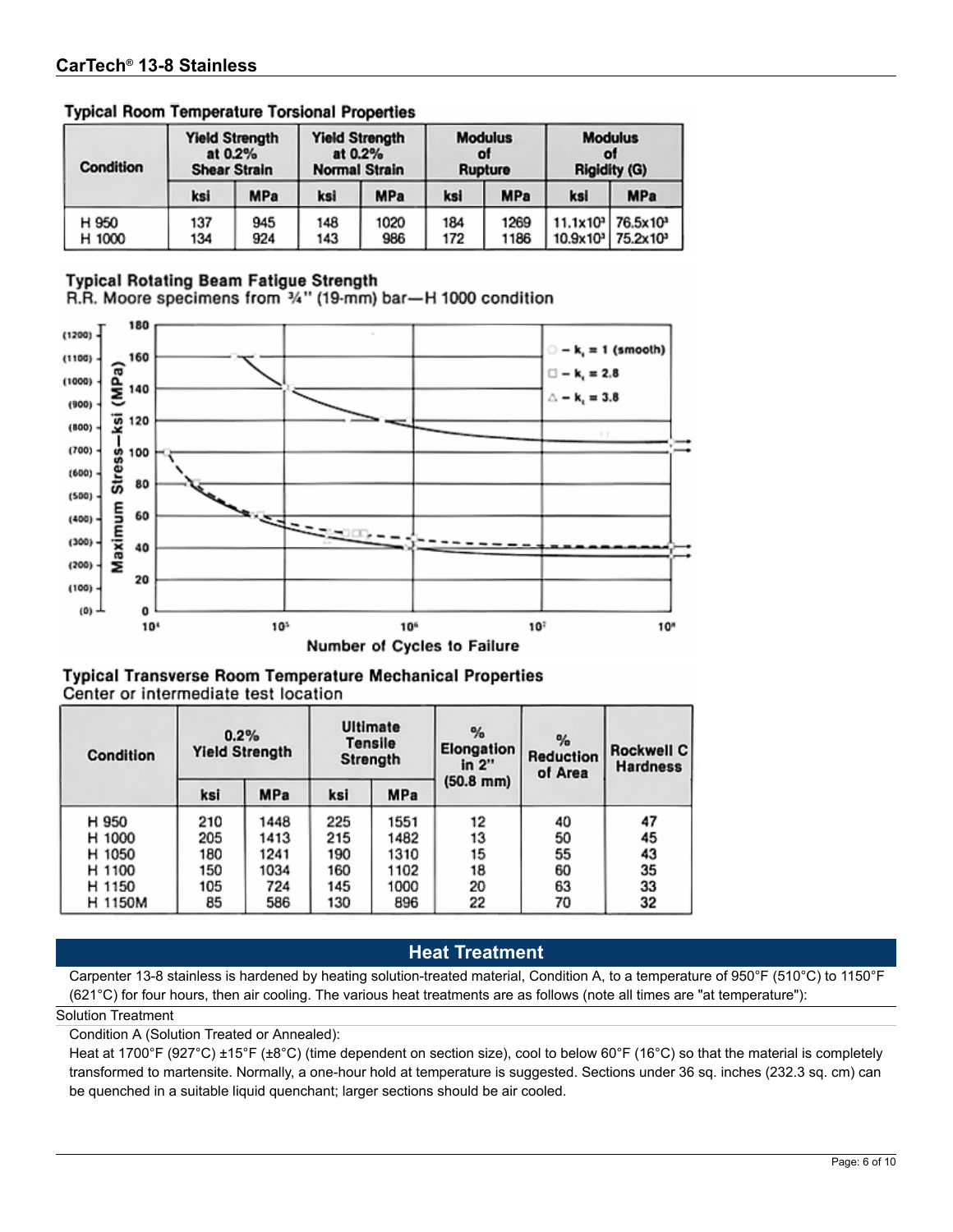#### Deformation (Size Change) in Hardening

Upon aging, a predictable size change will occur for 13-8 stainless. Increasing amounts of contraction occur as aging temperature is increased.

#### Size Change Upon Aging

Upon aging, a predictable size change will occur. Increasing amounts of contraction occur as aging temperature is increased.

| Age-Hardening    | Contraction      |
|------------------|------------------|
| <b>Treatment</b> | in/in (m/m)      |
| H 950            | 0.0004 to 0.0006 |
| H 1000           | 0.0004 to 0.0006 |
| H 1050           | 0.0005 to 0.0008 |
| H 1100           | 0.0008 to 0.0012 |

#### Age

Condition RH 950 (Precipitation or Age Hardened):

Cold treat solution-treated material to -100°F (-73°C) for 2 hours minimum. Air warm to room temperature. This must be done within 24 hours after solution treatment. Heat cold-treated material to  $950^{\circ}F (510^{\circ}C) \pm 10^{\circ}F (\pm 6^{\circ}C)$  for 4 hours. Air cool.

Condition H 950, H 1000, H 1050, H 1100, H 1150 (Precipitation or Age Hardened): Heat solution-treated material at specified temperature ±10°F (±6°C) for 4 hours. Air cool.

#### Condition H 1150M (Precipitation or Age Hardened):

Heat solution-treated material at 1400°F (760°C) ±10°F (±6°C) for 2 hours. Air cool; then treat at 1150°F (621°C) ±10°F (±6°C) for 4 hours. Air cool.

#### Heat Treating After Overaging:

Carpenter 13-8 stainless in the H 1150 and H 1150M overaged conditions will not respond to further aging treatments. Therefore, if the alloy is obtained in either condition (for forging, optimum cold heading and machining) it must be solution treated at 1700°F (927°C) after these operations and before subsequent aging.

It should be kept in mind that the hardness for the H 1150 condition falls within the hardness range for the solution-treated condition; therefore, hardness cannot be used to distinguish between the H 1150 and solution-treated conditions.

## **Workability**

#### Hot Working

Carpenter 13-8 stainless can be readily forged, hot headed and upset. Material which is hot-worked must be solution treated prior to hardening if the material is to respond properly to hardening.

#### Forging

Heat uniformly to 2150/2200°F (1177/1204 °C) and hold one hour at temperature before forging. Do not forge below 1750°F (954°C). To obtain optimum grain size and mechanical properties, forgings should be cooled in air to 60°F (16°C) before further processing. Forgings must be solution treated prior to hardening.

#### Cold Working

Carpenter 13-8 stainless can be fabricated by cold working to an extent which is limited by the high initial yield strength.

#### **Machinability**

Carpenter 13-8 stainless can be machined in both the solution-treated and various age-hardened conditions. In Condition A the alloy gives good tool life and surface finish when machined at speeds 20 to 30% lower then those used for Carpenter Custom 630 (17Cr-4Ni) or 20 to 30% lower than used for Stainless Types 302 and 304. The machinability as age-hardened will improve as the hardening temperature is increased.

Condition H 1150M provides optimum machinability. Having procured Condition H 1150M for best machinability, higher mechanical properties can be developed only by solution treating and heat treating at standard hardening temperatures.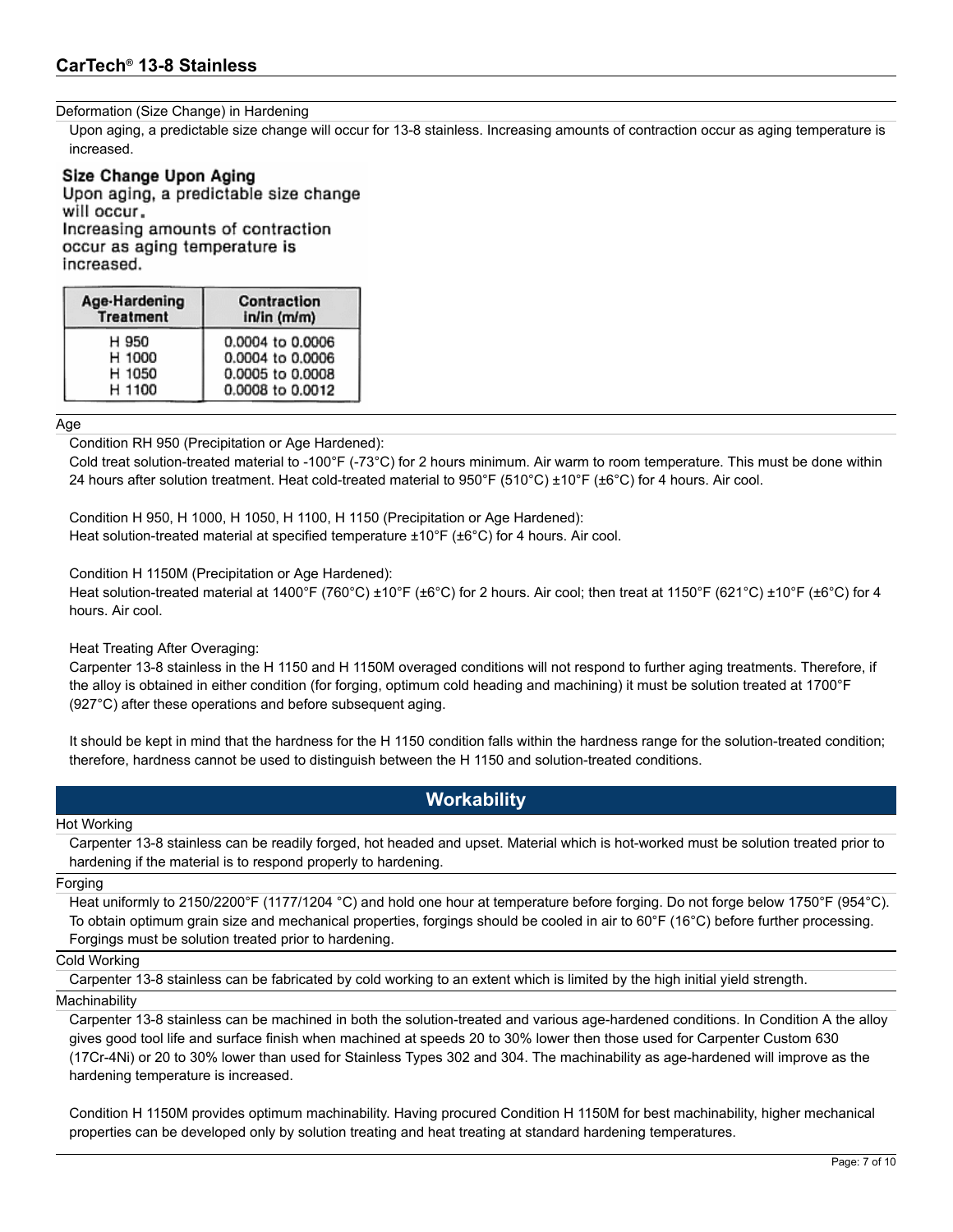Following are typical feeds and speeds for Carpenter 13-8 stainless.

#### Typical Machining Speeds and Feeds - Carpenter 13-8 Stainless

The speeds and feeds in the following charts are conservative recommendations for initial setup. Higher speeds and feeds may be attainable depending on machining environment.

#### Turning-Single-Point and Box Tools

| .        |          |                                     |            |               |             |        |       |  |
|----------|----------|-------------------------------------|------------|---------------|-------------|--------|-------|--|
| Depth    |          | Micro-Melt® Powder High Speed Tools |            | Carbide Tools |             |        |       |  |
| of Cut   | Tool     | Speed (fpm)                         | Feed (ipr) | Tool          | Speed (fpm) |        | Feed  |  |
| (Inches) | Material |                                     |            | Material      | Uncoated    | Coated | (ipr) |  |
|          |          |                                     | Annealed   |               |             |        |       |  |
| .150     | M48.T15  | 72                                  | .015       | CВ            | 270         | 350    | .010  |  |
| .025     | M48.T15  | 84                                  | .007       | C7            | 325         | 425    | .005  |  |
|          |          |                                     | Aged       |               |             |        |       |  |
| .150     | M48.T15  | 48                                  | .010       | CВ            | 190         | 250    | .010  |  |
| .025     | M48.T15  | 54                                  | .005       | C7            | 225         | 290    | .005  |  |
|          |          |                                     |            |               |             |        |       |  |

#### Turning-Cut-Off and Form Tools

| Tool Material               |               |       |      | Feed (ipr)                           |       |       |      |       |       |  |  |
|-----------------------------|---------------|-------|------|--------------------------------------|-------|-------|------|-------|-------|--|--|
| Micro-                      | Car-          | Speed |      | Cut-Off and Form Tool Width (Inches) |       |       |      |       |       |  |  |
| Melt®<br>Powder<br>HS Tools | bide<br>Tools | (fpm) | 1/16 | 1/8                                  | 1/4   | 1/2   |      | 1 %   | 2     |  |  |
|                             | Annealed      |       |      |                                      |       |       |      |       |       |  |  |
| M48.T15                     |               | 72.   | .001 | .0015                                | .002  | .0015 | .001 | .0007 | .0005 |  |  |
|                             | C6            | 216   | .003 | .005                                 | .007  | .005  | .004 | .0035 | .0035 |  |  |
|                             |               |       |      |                                      | Aged  |       |      |       |       |  |  |
| M48. T15                    |               | 36.   | .001 | .001                                 | .0015 | .0015 | .001 | .0005 | .0005 |  |  |
|                             | C6            | 132   | .003 | .003                                 | .0045 | .003  | .002 | .002  | .002  |  |  |

#### Rough Reaming

| Micro-Melt®             |                | Carbide Tools    |                | Feed (ipr)               |      |      |                      |      |      |
|-------------------------|----------------|------------------|----------------|--------------------------|------|------|----------------------|------|------|
| Powder HS Tools         |                | (inserts)        |                | Reamer Diameter (inches) |      |      |                      |      |      |
| Tool<br>Material        | Speed<br>(fpm) | Tool<br>Material | Speed<br>(fpm) | 1/8                      | 1/4  | 1/2  |                      | 1 %  |      |
| Annealed                |                |                  |                |                          |      |      |                      |      |      |
| Μ48,<br>T <sub>15</sub> | -72            | C2               | 190            | .003                     | .005 |      | $.008$ $.011$ $.011$ | .015 | .018 |
|                         |                |                  |                | Aged                     |      |      |                      |      |      |
| M48.<br>T15             | 36             | C <sub>2</sub>   | 100            | .001                     | .001 | .001 | .001                 | .001 | .001 |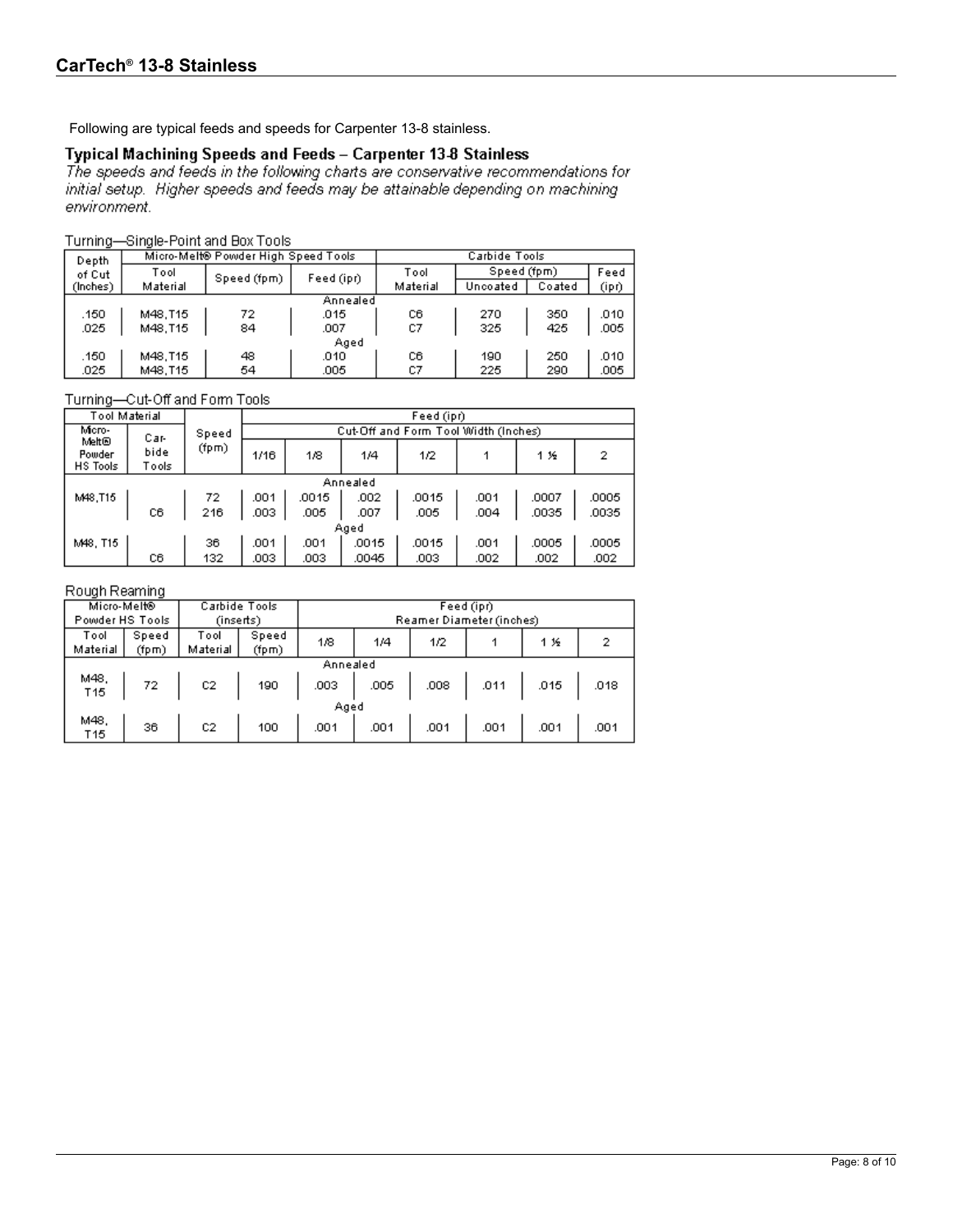Drilling

| ------                               |                         |                                                              |                                 |          |                                |      |      |      |      |  |  |
|--------------------------------------|-------------------------|--------------------------------------------------------------|---------------------------------|----------|--------------------------------|------|------|------|------|--|--|
|                                      | <b>High Speed Tools</b> |                                                              |                                 |          |                                |      |      |      |      |  |  |
| Feed (inches per revolution)<br>High |                         |                                                              |                                 |          |                                |      |      |      |      |  |  |
| Speed                                | Speed                   |                                                              |                                 |          | Nominal Hole Diameter (inches) |      |      |      |      |  |  |
| Tools                                | (fpm)                   | 1/16                                                         | 1/8<br>3/4<br>1/4<br>1/2<br>1 % |          |                                |      |      |      |      |  |  |
|                                      |                         |                                                              |                                 | Annealed |                                |      |      |      |      |  |  |
| M42                                  | 50                      | .002<br>.001<br>.004<br>.008<br>.010<br>.012<br>.007<br>.015 |                                 |          |                                |      |      |      |      |  |  |
|                                      | Aged                    |                                                              |                                 |          |                                |      |      |      |      |  |  |
| M42                                  | 35                      | $\overline{\phantom{a}}$                                     | .001                            | .002     | .003                           | .004 | .004 | .004 | .004 |  |  |

#### Die Threading

| <b>FPM for High Speed Tools</b> |                |              |               |                |  |  |  |
|---------------------------------|----------------|--------------|---------------|----------------|--|--|--|
| Tool Material                   | 7 or less, tpi | 8 to 15, toi | 16 to 24, tpi | 25 and up, tpi |  |  |  |
|                                 |                | Annealed     |               |                |  |  |  |
| M2, M7, M10                     | $5 - 12$       | $8 - 15$     | $10 - 22$     | $15 - 27$      |  |  |  |
|                                 | Aged           |              |               |                |  |  |  |
| T15, M42                        | 4 – 8          | $6 - 10$     | $8 - 12$      | $10 - 15$      |  |  |  |

#### Milling, End-Peripheral

|             | ⊣ ت           |                                     |              |                                    |      |            |               |                    |                                    |      |      |      |      |
|-------------|---------------|-------------------------------------|--------------|------------------------------------|------|------------|---------------|--------------------|------------------------------------|------|------|------|------|
|             |               | Micro-Melt® Powder High Speed Tools |              |                                    |      |            | Carbide Tools |                    |                                    |      |      |      |      |
| ৳<br>ଜ<br>ω |               | ᇽ                                   | ত<br>仺<br>Φ  | Feed (ipt)<br>Cutter Diameter (in) |      |            |               | ত                  | Feed (ipt)<br>Cutter Diameter (in) |      |      |      |      |
|             | 동형<br>이후<br>ε | ۰<br>읂<br>۰<br>Σ                    | Φ<br>Ē<br>နဲ | 1/4                                | 1/2  | 3/4        | $1-2$         | laterial<br>흥<br>Σ | Ê<br>Speel                         | 1/4  | 1/2  | 3/4  | 1-2  |
|             |               |                                     |              |                                    |      |            | Annealed      |                    |                                    |      |      |      |      |
|             | .050          | Μ48,<br>T15                         | 108          | .001                               | .002 | .003       | .004          | C <sub>2</sub>     | 275                                | .001 | .002 | .004 | .006 |
|             | Aged          |                                     |              |                                    |      |            |               |                    |                                    |      |      |      |      |
|             | .050          | Μ48.<br>T15                         | 72           | <b>DDDS</b>                        | DO 1 | <b>DD2</b> | <b>DD3</b>    | C2                 | 90                                 | ᄜ    | 002  | ᅃ    | ΠU≮  |

Tapping

|                      |  |  | <b>Broaching</b>                    |            |          |  |  |
|----------------------|--|--|-------------------------------------|------------|----------|--|--|
| High Speed Tools     |  |  | Micro-Melt® Powder High Speed Tools |            |          |  |  |
| Speed (#pm)<br>erial |  |  | Tool Material                       | Speed @tm) | Chip Loa |  |  |
| Annealed             |  |  |                                     | Annealed   |          |  |  |

| Tool Material    | Speed (#pm) | Tool Material | Speed (#pm) | Chip Load (pt |
|------------------|-------------|---------------|-------------|---------------|
| Annealed         |             |               | Annealed    |               |
| M7. M10          | $12 - 25$   | M48.T15       | 9.6         | .002          |
| Aged             |             |               | Aged        |               |
| M7. M10 Nitrided | $5 - 15$    | M48.T15       | 12          | .002          |

#### Additional Machinability Notes

When using carbide tools, surface speed feet/minute (sfpm) can be increased between 2 and 3 times over the high-speed suggestions. Feeds can be increased between 50 and 100%.

Figures used for all metal removal operations covered are average. On certain work, the nature of the part may require adjustment of speeds and feeds. Each job has to be developed for best production results with optimum tool life. Speeds or feeds should be increased or decreased in small steps.

#### Shearing

Bars and forging billets should be cold cut by sawing. Abrasive wheel cutting can cause small surface cracks, particularly when cutting annealed stock, and should be avoided.

#### **Weldability**

Carpenter 13-8 stainless can be welded using the inert-gas shielded or resistance welding processes. When a filler metal is required, 13-8 welding consumables should provide welds with properties similar to those of the base metal. When designing the weld joint, care should be exercised to avoid stress concentrators, such as sharp corners, threads, and partial- penetration welds. When high weld strength is not needed, a standard austenitic stainless filler, such as E/ER308L, should be considered.

Normally, welding in the solution-annealed condition has been satisfactory; however, where high welding stresses are anticipated, it may be advantageous to weld in the overaged (H 1150) condition. Usually, preheating is not required to prevent cracking. If welded in the solution-treated condition, the alloy can be directly aged to the desired strength level after welding. However, the optimum combination of strength, ductility and corrosion resistance is obtained by solution treating the welded part before aging. If welded in the overaged condition, the part must be solution treated before aging.